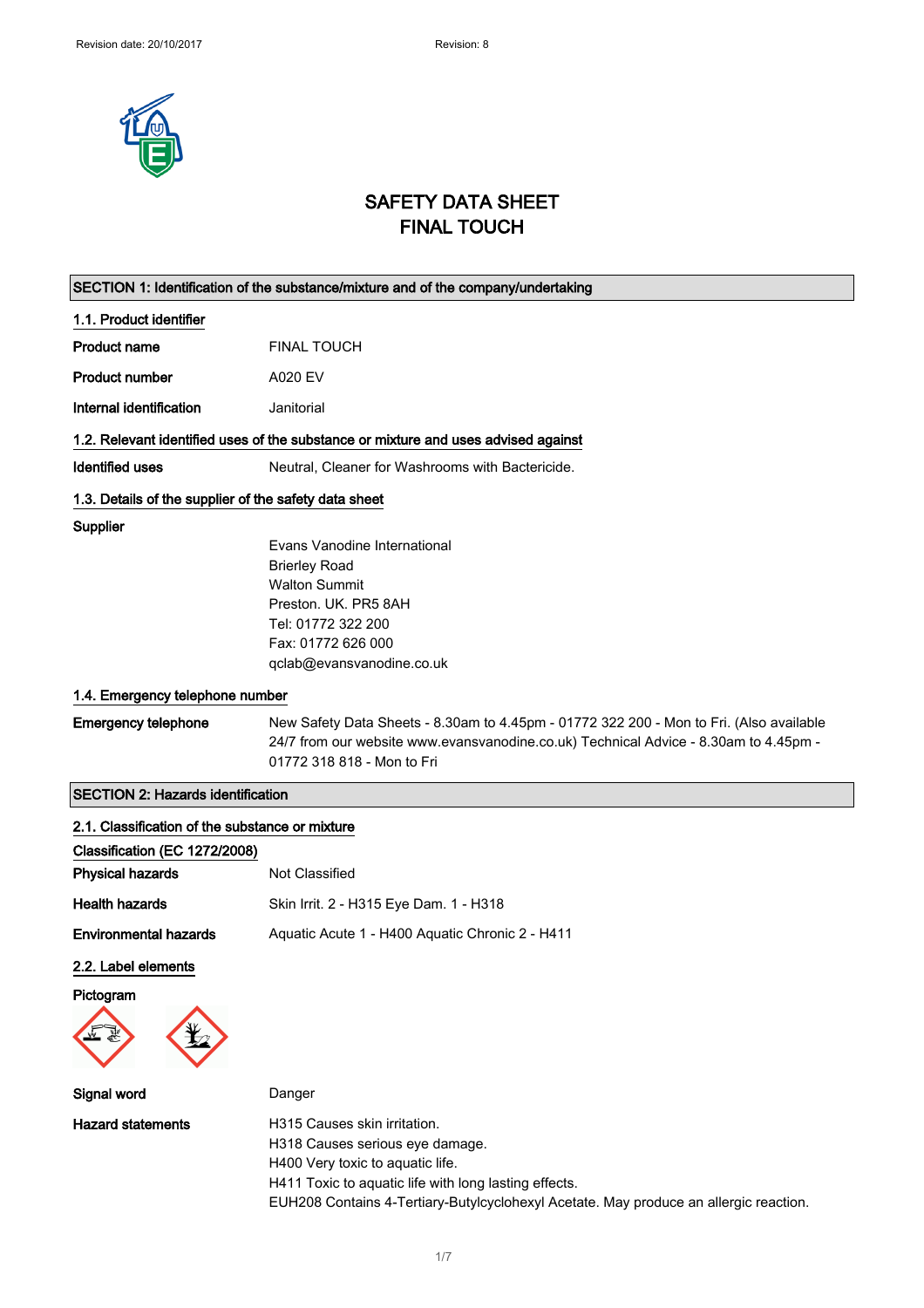| <b>Precautionary statements</b><br>Contains | P <sub>102</sub> Keep out of reach of children.<br>P280 Wear protective gloves/ protective clothing/ eye protection/ face protection.<br>P301 IF SWALLOWED:<br>P313 Get medical advice/ attention.<br>P302+P352 IF ON SKIN: Wash with plenty of water.<br>P332+P313 If skin irritation occurs: Get medical advice/ attention.<br>P305+P351+P338 IF IN EYES: Rinse cautiously with water for several minutes. Remove |
|---------------------------------------------|---------------------------------------------------------------------------------------------------------------------------------------------------------------------------------------------------------------------------------------------------------------------------------------------------------------------------------------------------------------------------------------------------------------------|
|                                             | contact lenses, if present and easy to do. Continue rinsing.<br>P315 Get immediate medical advice/ attention.<br>P501 Dispose of contents/ container in accordance with local regulations.<br>ALKYL (C12-16) DIMETHYL BENZYL AMMONIUM CHLORIDE, ALCOHOL (C9-11)<br>ETHOXYLATE (8EO)                                                                                                                                 |

### 2.3. Other hazards

This product does not contain any substances classified as PBT or vPvB.

### SECTION 3: Composition/information on ingredients

### 3.2. Mixtures

| ALKYL (C12-16) DIMETHYL BENZYL AMMONIUM<br><b>CHLORIDE</b>                                                                               |                                                                                    | $1 - 3%$   |
|------------------------------------------------------------------------------------------------------------------------------------------|------------------------------------------------------------------------------------|------------|
| CAS number: 68424-85-1                                                                                                                   | EC number: 270-325-2                                                               |            |
| M factor (Acute) = $10$                                                                                                                  | M factor (Chronic) = $1$                                                           |            |
| Classification<br>Acute Tox. 4 - H302<br>Skin Corr. 1B - H314<br>Eye Dam. 1 - H318<br>Aquatic Acute 1 - H400<br>Aquatic Chronic 1 - H410 |                                                                                    |            |
| ALCOHOL (C9-11) ETHOXYLATE (8EO)<br>CAS number: 68439-45-2<br>Alternative CAS No 13598-36-2                                              |                                                                                    | $1 - 3%$   |
| Classification<br>Acute Tox. 4 - H302<br>Eye Dam. 1 - H318                                                                               |                                                                                    |            |
| 4-Tertiary-Butylcyclohexyl Acetate<br>CAS number: 32210-23-4                                                                             | EC number: 250-954-9                                                               | $0.1 - 1%$ |
| Classification<br>Skin Sens. 1B - H317                                                                                                   | The Full Text for all R-Phrases and Hazard Statements are Displayed in Section 16. |            |
|                                                                                                                                          |                                                                                    |            |

### SECTION 4: First aid measures

### 4.1. Description of first aid measures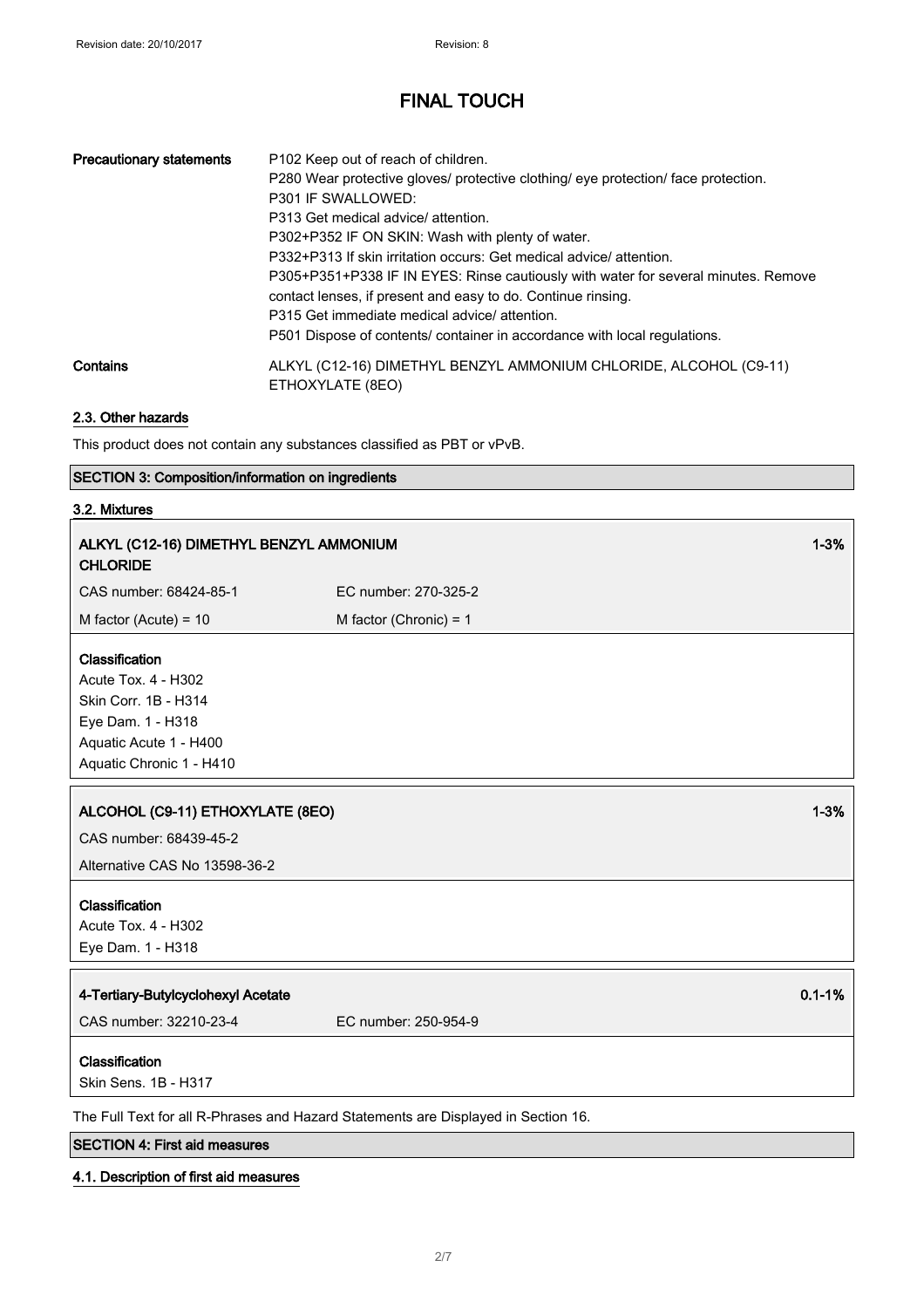| Inhalation                                                                      | Unlikely route of exposure as the product does not contain volatile substances. If spray/mist<br>has been inhaled, proceed as follows. Move affected person to fresh air and keep warm and<br>at rest in a position comfortable for breathing. |  |
|---------------------------------------------------------------------------------|------------------------------------------------------------------------------------------------------------------------------------------------------------------------------------------------------------------------------------------------|--|
| Ingestion                                                                       | Do not induce vomiting. Give plenty of water to drink. Get medical attention if any discomfort<br>continues.                                                                                                                                   |  |
| Skin contact                                                                    | Wash with plenty of water.                                                                                                                                                                                                                     |  |
| Eye contact                                                                     | Rinse immediately with plenty of water. Remove any contact lenses and open eyelids wide<br>apart. Get medical attention immediately. Continue to rinse.                                                                                        |  |
|                                                                                 | 4.2. Most important symptoms and effects, both acute and delayed                                                                                                                                                                               |  |
| <b>General information</b>                                                      | The severity of the symptoms described will vary dependent on the concentration and the<br>length of exposure.                                                                                                                                 |  |
| Inhalation                                                                      | Irritation of nose, throat and airway.                                                                                                                                                                                                         |  |
| Ingestion                                                                       | May cause discomfort if swallowed.                                                                                                                                                                                                             |  |
| Skin contact                                                                    | Causes skin irritation. Prolonged and frequent contact may cause redness and irritation.                                                                                                                                                       |  |
| Eye contact                                                                     | Severe irritation, burning and tearing. Prolonged contact causes serious eye and tissue<br>damage.                                                                                                                                             |  |
| 4.3. Indication of any immediate medical attention and special treatment needed |                                                                                                                                                                                                                                                |  |
| Notes for the doctor                                                            | Treat symptomatically.                                                                                                                                                                                                                         |  |
| <b>SECTION 5: Firefighting measures</b>                                         |                                                                                                                                                                                                                                                |  |
| 5.1. Extinguishing media                                                        |                                                                                                                                                                                                                                                |  |
| Suitable extinguishing media                                                    | The product is not flammable. Use fire-extinguishing media suitable for the surrounding fire.                                                                                                                                                  |  |
| 5.2. Special hazards arising from the substance or mixture                      |                                                                                                                                                                                                                                                |  |
| Specific hazards                                                                | Thermal decomposition or combustion products may include the following substances:<br>Irritating gases or vapours.                                                                                                                             |  |
| 5.3. Advice for firefighters                                                    |                                                                                                                                                                                                                                                |  |
| for firefighters                                                                | Special protective equipment Wear positive-pressure self-contained breathing apparatus (SCBA) and appropriate protective<br>clothing.                                                                                                          |  |
| <b>SECTION 6: Accidental release measures</b>                                   |                                                                                                                                                                                                                                                |  |
|                                                                                 | 6.1. Personal precautions, protective equipment and emergency procedures                                                                                                                                                                       |  |
| <b>Personal precautions</b>                                                     | Wear protective clothing, gloves, eye and face protection. For personal protection, see<br>Section 8.                                                                                                                                          |  |
| 6.2. Environmental precautions                                                  |                                                                                                                                                                                                                                                |  |
| <b>Environmental precautions</b>                                                | Spillages or uncontrolled discharges into watercourses must be reported immediately to the<br>Environmental Agency or other appropriate regulatory body.                                                                                       |  |
| 6.3. Methods and material for containment and cleaning up                       |                                                                                                                                                                                                                                                |  |
| Methods for cleaning up                                                         | Small Spillages: Flush away spillage with plenty of water. Large Spillages: Contain and<br>absorb spillage with sand, earth or other non-combustible material. Collect and place in<br>suitable waste disposal containers and seal securely.   |  |
| 6.4. Reference to other sections                                                |                                                                                                                                                                                                                                                |  |
| Reference to other sections                                                     | For personal protection, see Section 8.                                                                                                                                                                                                        |  |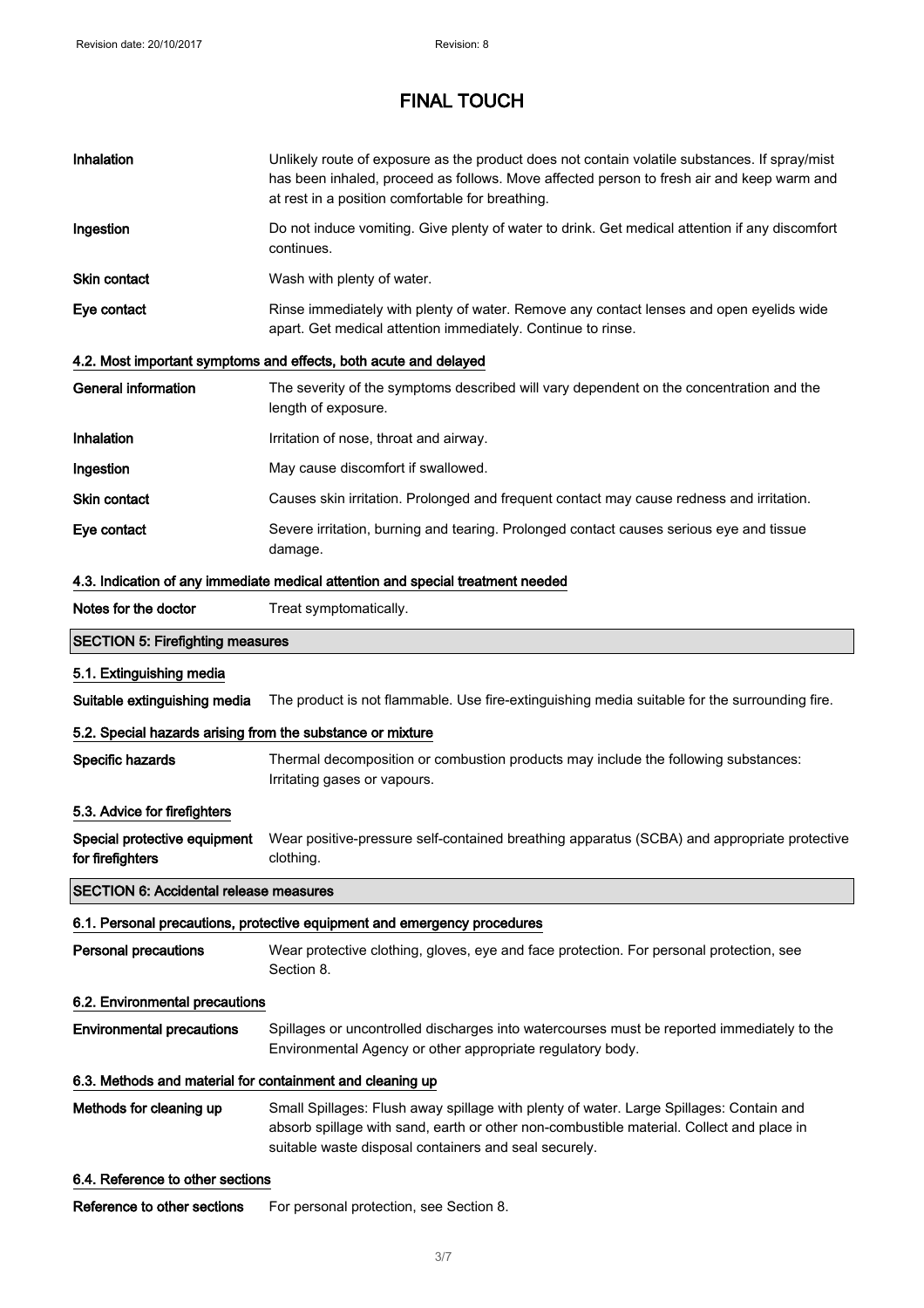| <b>SECTION 7: Handling and storage</b>                     |                                                                                                                                        |  |
|------------------------------------------------------------|----------------------------------------------------------------------------------------------------------------------------------------|--|
| 7.1. Precautions for safe handling                         |                                                                                                                                        |  |
| <b>Usage precautions</b>                                   | For handling undiluted product: Wear protective clothing, gloves, eye and face protection.                                             |  |
|                                                            | 7.2. Conditions for safe storage, including any incompatibilities                                                                      |  |
| <b>Storage precautions</b>                                 | Keep only in the original container in a cool, well-ventilated place. Store away from the<br>following materials: Oxidising materials. |  |
| 7.3. Specific end use(s)                                   |                                                                                                                                        |  |
| Specific end use(s)                                        | The identified uses for this product are detailed in Section 1.2.                                                                      |  |
| <b>Usage description</b>                                   | See Product Information Sheet & Label for detailed use of this product.                                                                |  |
| <b>SECTION 8: Exposure Controls/personal protection</b>    |                                                                                                                                        |  |
| 8.1. Control parameters                                    |                                                                                                                                        |  |
| Ingredient comments                                        | No exposure limits known for ingredient(s).                                                                                            |  |
| 8.2. Exposure controls                                     |                                                                                                                                        |  |
| Protective equipment                                       |                                                                                                                                        |  |
|                                                            |                                                                                                                                        |  |
| Appropriate engineering<br>controls                        | Not relevant.                                                                                                                          |  |
| Eye/face protection                                        | Wear eye protection.                                                                                                                   |  |
| Hand protection                                            | Wear protective gloves. (Household rubber gloves.)                                                                                     |  |
| Other skin and body<br>protection                          | Wear appropriate clothing to prevent any possibility of skin contact.                                                                  |  |
| <b>Respiratory protection</b>                              | Respiratory protection not required.                                                                                                   |  |
| <b>SECTION 9: Physical and Chemical Properties</b>         |                                                                                                                                        |  |
| 9.1. Information on basic physical and chemical properties |                                                                                                                                        |  |
| Appearance                                                 | Viscous liquid.                                                                                                                        |  |
| Colour                                                     | Green.                                                                                                                                 |  |
| Odour                                                      | Floral.                                                                                                                                |  |
| pH                                                         | pH (concentrated solution): 7.50                                                                                                       |  |
| <b>Melting point</b>                                       | $0^{\circ}$ C                                                                                                                          |  |
| Initial boiling point and range                            | 100°C @ 760 mm Hg                                                                                                                      |  |
| Flash point                                                | Boils without flashing.                                                                                                                |  |
| <b>Relative density</b>                                    | 1.010 @ 20°C                                                                                                                           |  |
| Solubility(ies)                                            | Soluble in water.                                                                                                                      |  |
| 9.2. Other information                                     |                                                                                                                                        |  |
| Other information                                          | None.                                                                                                                                  |  |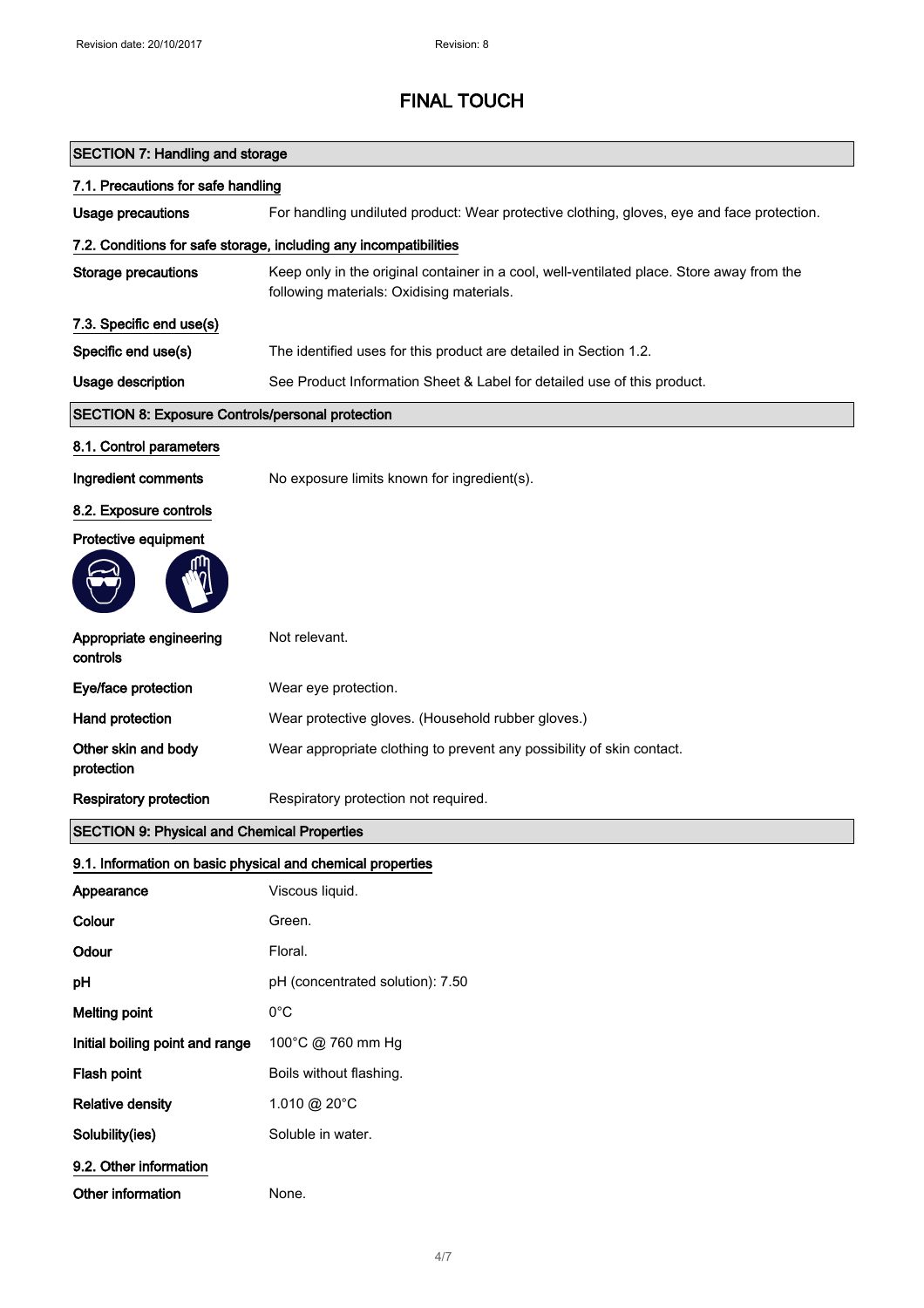| <b>SECTION 10: Stability and reactivity</b>  |                                                                                                                                                                                                                                                                                          |  |
|----------------------------------------------|------------------------------------------------------------------------------------------------------------------------------------------------------------------------------------------------------------------------------------------------------------------------------------------|--|
| 10.1. Reactivity                             |                                                                                                                                                                                                                                                                                          |  |
| Reactivity                                   | There are no known reactivity hazards associated with this product.                                                                                                                                                                                                                      |  |
| 10.2. Chemical stability                     |                                                                                                                                                                                                                                                                                          |  |
| <b>Stability</b>                             | No particular stability concerns.                                                                                                                                                                                                                                                        |  |
| 10.3. Possibility of hazardous reactions     |                                                                                                                                                                                                                                                                                          |  |
| Possibility of hazardous<br>reactions        | See sections 10.1, 10.4 & 10.5                                                                                                                                                                                                                                                           |  |
| 10.4. Conditions to avoid                    |                                                                                                                                                                                                                                                                                          |  |
| Conditions to avoid                          | There are no known conditions that are likely to result in a hazardous situation.                                                                                                                                                                                                        |  |
| 10.5. Incompatible materials                 |                                                                                                                                                                                                                                                                                          |  |
| <b>Materials to avoid</b>                    | No specific material or group of materials is likely to react with the product to produce a<br>hazardous situation.                                                                                                                                                                      |  |
| 10.6. Hazardous decomposition products       |                                                                                                                                                                                                                                                                                          |  |
| Hazardous decomposition<br>products          | No known hazardous decomposition products.                                                                                                                                                                                                                                               |  |
| <b>SECTION 11: Toxicological information</b> |                                                                                                                                                                                                                                                                                          |  |
| 11.1. Information on toxicological effects   |                                                                                                                                                                                                                                                                                          |  |
| <b>Toxicological effects</b>                 | We have not carried out any animal testing for this product. Any ATE figures quoted below are<br>from Toxicity Classifications that have been carried out using ATE (Acute Toxicity Estimate)<br>Calculation Method using LD50 or ATE figures provided by the Raw Material Manufacturer. |  |
| Other health effects                         | Low oral toxicity, but ingestion may cause irritation of the gastro-intestinal tract.                                                                                                                                                                                                    |  |
| Acute toxicity - oral                        |                                                                                                                                                                                                                                                                                          |  |
| Notes (oral LD <sub>50</sub> )               | Based on available data the classification criteria are not met.                                                                                                                                                                                                                         |  |
| ATE oral (mg/kg)                             | 10,790.49                                                                                                                                                                                                                                                                                |  |
| <b>SECTION 12: Ecological Information</b>    |                                                                                                                                                                                                                                                                                          |  |
| Ecotoxicity                                  | Very toxic to aquatic life. Toxic to aquatic life with long lasting effects.                                                                                                                                                                                                             |  |
| 12.1. Toxicity                               |                                                                                                                                                                                                                                                                                          |  |
| <b>Toxicity</b>                              | We have not carried out any Aquatic testing, therefore we have no Aquatic Toxicity Data<br>specifically for this product. The Aquatic Toxicity Data, where provided by the raw material<br>manufacturer for ingredients with aquatic toxicity, can be made available on request.         |  |
| 12.2. Persistence and degradability          |                                                                                                                                                                                                                                                                                          |  |
|                                              | Persistence and degradability The surfactant(s) contained in this product complies(comply) with the biodegradability criteria<br>as laid down in Regulation (EC) No. 648/2004 on detergents.                                                                                             |  |
| 12.3. Bioaccumulative potential              |                                                                                                                                                                                                                                                                                          |  |
| <b>Bioaccumulative potential</b>             | The product does not contain any substances expected to be bioaccumulating.                                                                                                                                                                                                              |  |
| 12.4. Mobility in soil                       |                                                                                                                                                                                                                                                                                          |  |
| <b>Mobility</b>                              | Not known.                                                                                                                                                                                                                                                                               |  |
| 12.5. Results of PBT and vPvB assessment     |                                                                                                                                                                                                                                                                                          |  |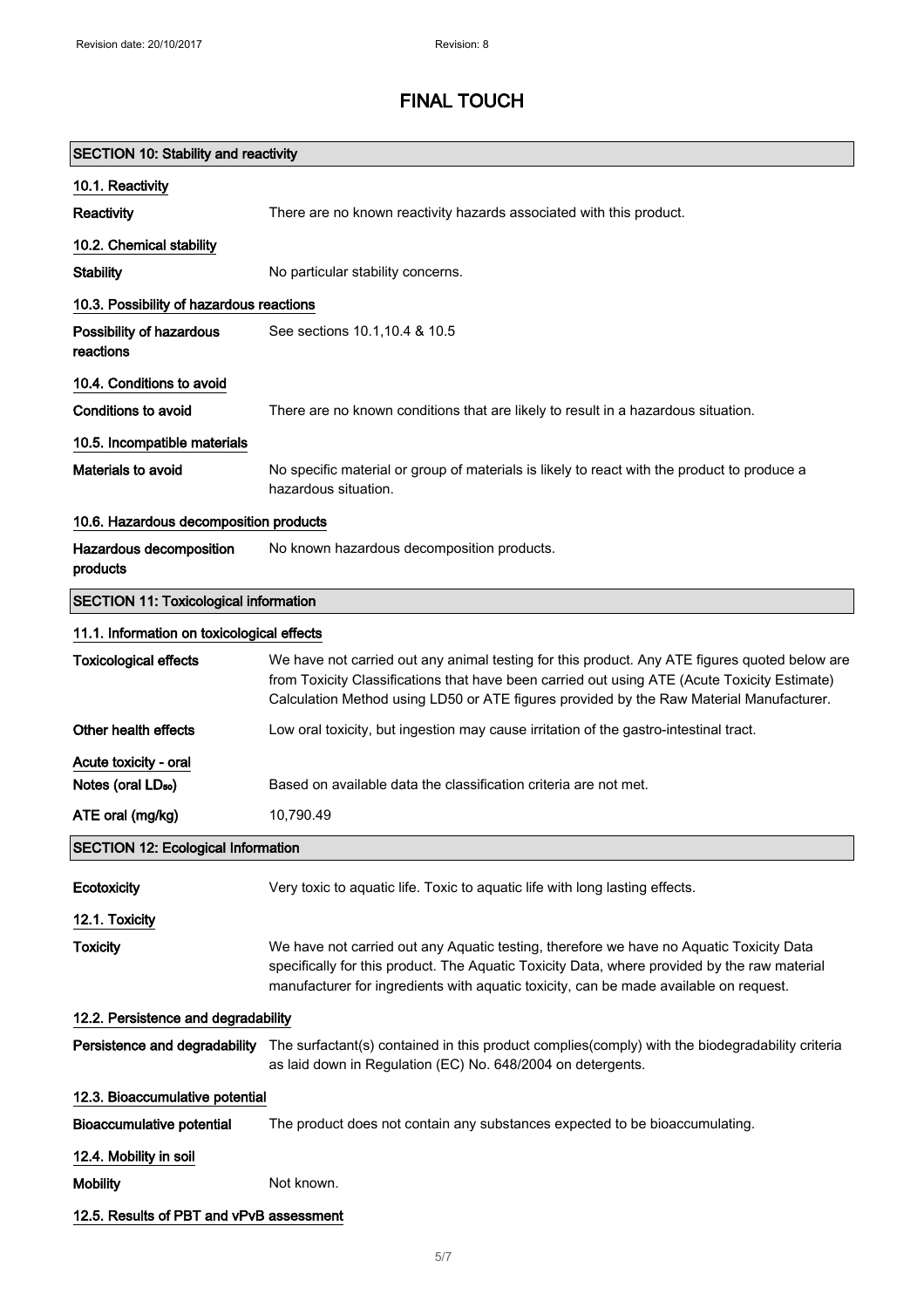| Results of PBT and vPvB | This product does not contain any substances classified as PBT or vPvB. |
|-------------------------|-------------------------------------------------------------------------|
| assessment              |                                                                         |

#### 12.6. Other adverse effects

Other adverse effects Not known.

#### SECTION 13: Disposal considerations

#### 13.1. Waste treatment methods

Disposal methods Discharge used solutions to drain. Small amounts (less than 5 Litres) of unwanted product may be flushed with water to sewer. Larger volumes must be sent for disposal by approved waste contractor. Rinse out empty container with water and consign to normal waste.

#### SECTION 14: Transport information

General Not classified for Transport.

### 14.1. UN number

14.2. UN proper shipping name

14.3. Transport hazard class(es)

#### 14.4. Packing group

#### 14.5. Environmental hazards

14.6. Special precautions for user

#### 14.7. Transport in bulk according to Annex II of MARPOL and the IBC Code

# SECTION 15: Regulatory information

| 15.1. Safety, health and environmental regulations/legislation specific for the substance or mixture |                                                                                          |
|------------------------------------------------------------------------------------------------------|------------------------------------------------------------------------------------------|
| EU legislation                                                                                       | Safety Data Sheet prepared in accordance with REACH Commission Regulation (EU) No        |
|                                                                                                      | 2015/830 (which amends Regulation (EC) No 453/2010 & 1907/2006).                         |
|                                                                                                      | The product is as classified under GHS/CLP- Regulation (EC) No 1272/2008 classification, |
|                                                                                                      | labelling & packaging of substances & mixtures.                                          |
|                                                                                                      | Ingredients are listed with classification under GHS/CLP - Regulation (EC) No 1272/2008  |
|                                                                                                      | classification, labelling & packaging of substances & mixtures.                          |

#### 15.2. Chemical safety assessment

No chemical safety assessment has been carried out as not applicable as this product is a mixture.

#### SECTION 16: Other information

| Abbreviations and acronyms<br>used in the safety data sheet | PBT: Persistent, Bioaccumulative and Toxic substance.<br>vPvB: Very Persistent and Very Bioaccumulative.<br>ATE: Acute Toxicity Estimate.<br>REACH: Registration, Evaluation, Authorisation and Restriction of Chemicals Regulation<br>(EC) No 1907/2006.<br>GHS: Globally Harmonized System.       |
|-------------------------------------------------------------|-----------------------------------------------------------------------------------------------------------------------------------------------------------------------------------------------------------------------------------------------------------------------------------------------------|
| <b>Classification abbreviations</b><br>and acronyms         | Acute Tox. = Acute toxicity<br>Aquatic Acute = Hazardous to the aquatic environment (acute)<br>Aquatic Chronic = Hazardous to the aquatic environment (chronic)<br>Eye Dam. = Serious eye damage<br>Skin Corr. = Skin corrosion<br>Skin Irrit. = Skin irritation<br>Skin Sens. = Skin sensitisation |